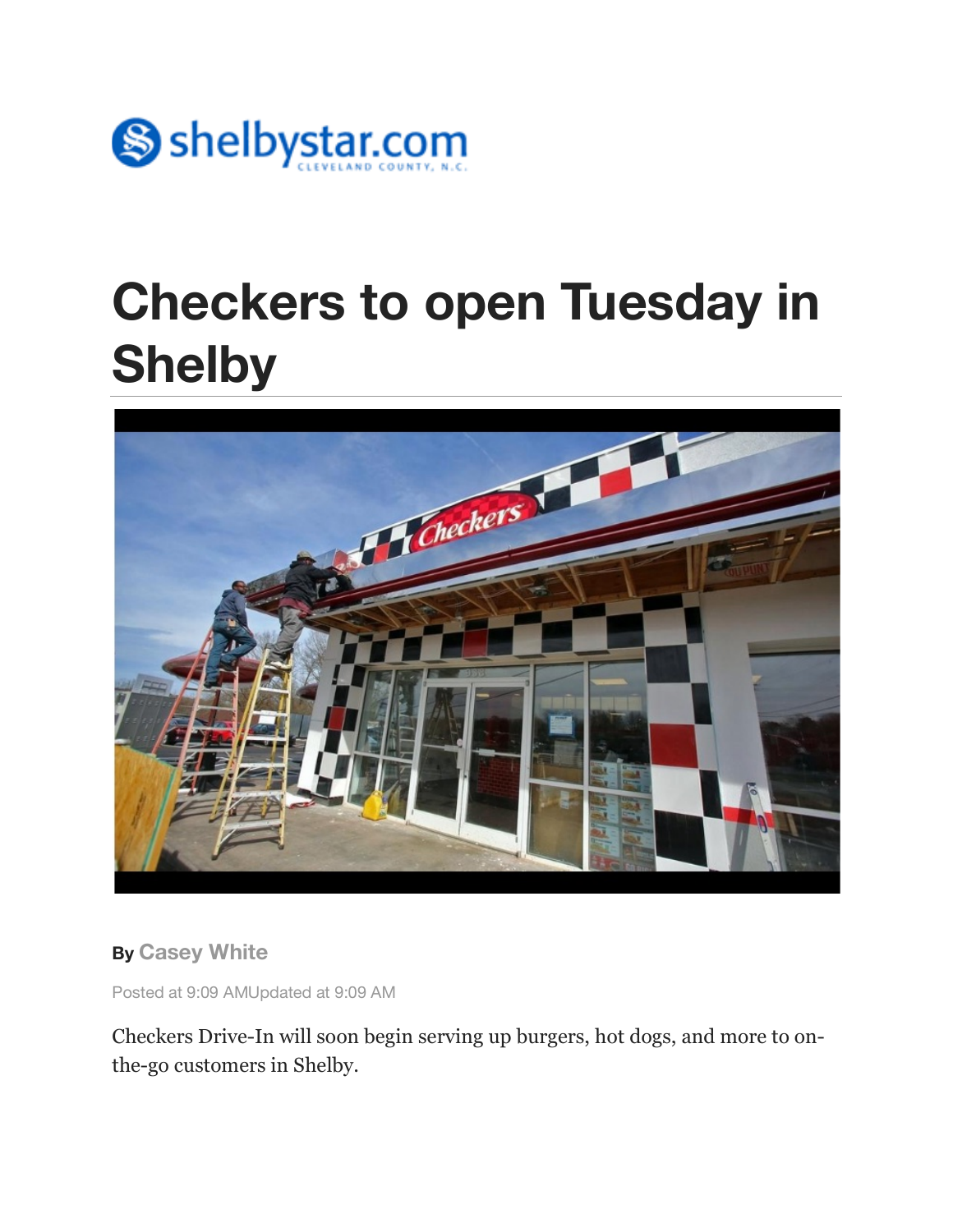The fast-food drive-thru will open Tuesday at 938 Grove St., the former home of Domino's. Work to transform the small building just off U.S. 74 into a new Checkers location has been underway since late last year.

"I am ecstatic. I cannot wait," owner Bill Kizer said. "I've heard a lot of good feedback around town… You can tell there's some residents and locals that are really excited about it too."

Contractors worked on finishing touches outside the restaurant over the course of the week preceding the grand opening, while the newly-hired staff was trained inside.

Kizer said the goal is to figure out which positions employees are best suited for ahead of the opening to best serve customers.

"We are doing everything we can to get everybody trained for a smooth opening and transition into the community. We're ready to get going," Kizer said.

The Checkers menu consists of burgers, hot dogs, seasoned fries, sandwiches, and milkshakes, among other items. The restaurant chain is known for its meal deals like the two for \$2, two for \$3 and two for \$4, which allow customers to pick from an assortment of burgers, sandwiches and hot dogs.

Though food is the focus, Kizer wants the Shelby location to be more than just a place to grab a quick bite.

He has used his other restaurant franchises to connect with the community and hopes to do the same in Shelby, whether that means sponsoring a local sports team or hosting school nights.

"I strive to be part of the community and help out. That's something that is a goal of mine," Kizer said.

Beginning Tuesday, Checkers will open at 10 a.m. every day, with hours extending into the late night. The drive-thru will remain open until 3 a.m. Sunday-Thursday and 4 a.m. Friday and Saturday.

The Shelby location will be the ninth Checkers location in North Carolina.